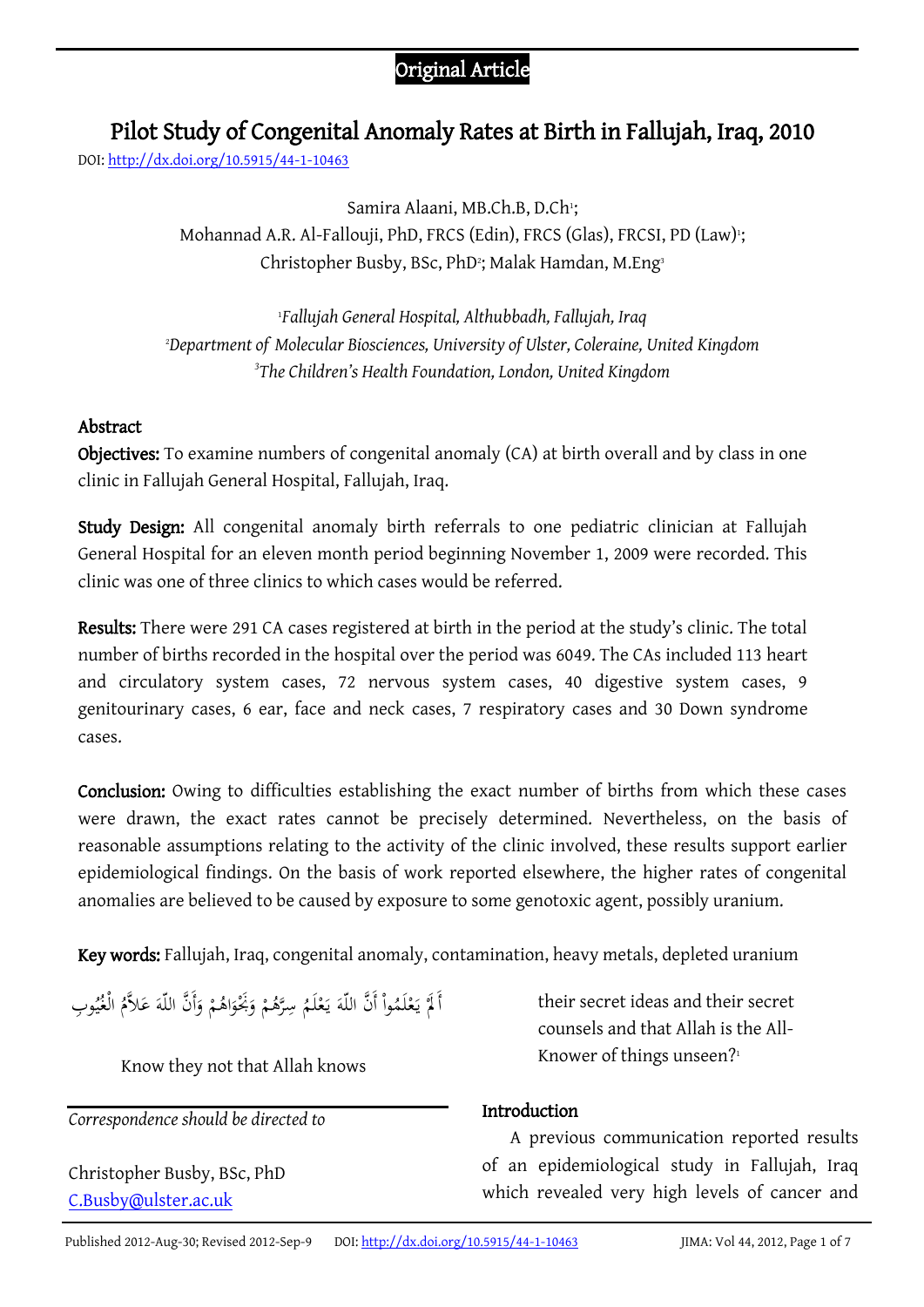infant mortality in the period 2005-2010 together with a statistically significant perturbation of the birth sex-ratio of those born from 2005.<sup>2</sup> The authors concluded that some genotoxic exposure had occurred at the same time as the United States-led attacks on Fallujah in April and November 2004. Although birth defect data were obtained, that study focused on infant mortality rate as an indicator since that was more easily compared with rates in other control countries. The epidemiological questionnaire/interview approach which had been employed was not suited to comparing congenital anomalies. There is poor standardization of specific anomalies across registers in different countries, which would have made comparison of total anomaly rates at birth problematical. Clinical details of the reported cases were not always available or understood by the Fallujah parents so individual types of anomalies could not be compared.

An attempt to investigate the genetic familial causation of four individual cases of congenital anomaly has subsequently been made.<sup>3</sup> The authors concluded that in these cases there was no familial genetic basis and that sporadic untargeted effects were responsible, causes which they described as epigenetic.

It was clearly of interest then to further examine the evidence of increased infant mortality and congenital conditions in Fallujah and to investigate the environment for possible agents that may explain the increased incidence of birth defects and cancer rate increases. The environmental aspect of the problem was studied in 2010 when hair sample analysis of 52 elements was carried out on the parents of children diagnosed with congenital anomalies.<sup>4</sup> In addition soil and water samples were analyzed. Results indicated that man-made slightly enriched uranium was present in soil and in the hair of the parents, with a trend of increasing concentration along the hair strands back to 2005 but that no other genotoxic elements were present which could explain the levels of cancer and congenital disease.<sup>4</sup> The question of the incidence and types of congenital anomalies remains. Here we address this in a pilot study and report the numbers of different types of congenital anomaly diagnosed in one of three clinics at Fallujah General Hospital (FGH) over an eleven month period in 2009-2010.

# Materials and methods

For 11 consecutive months in 2009 and 2010, all birth defects diagnosed by a single pediatric clinic in FGH were recorded. This enables us to present congenital anomaly numbers in this clinic by specific anomaly. It is clearly of interest to interpret the results in terms of rates per thousand live births, the normal way of assessing congenital anomaly incidence at birth. The total number of births in the hospital was registered and accurately known to be 6049. The proportion of those births assigned to the specific pediatric clinic was only known to be approximately one third of the total. Children were referred to the pediatric clinic recording the congenital anomaly cases presented in this study on the basis of shift work periods of the pediatrician involved. This represented, in time, slightly less than one third of the total pediatric work in Fallujah General Hospital over the period. Nevertheless, owing to the uncertainty of the numbers of births from which the cases seen at the clinic were drawn, no attempt has been made here to calculate exact rates.

An unknown number of pregnant women were seen at private offices, received prenatal diagnosis of fetal anomaly and were directed to deliver at FGH. While this produces a selection bias, the authors believe it is limited because the few mothers who would go to private offices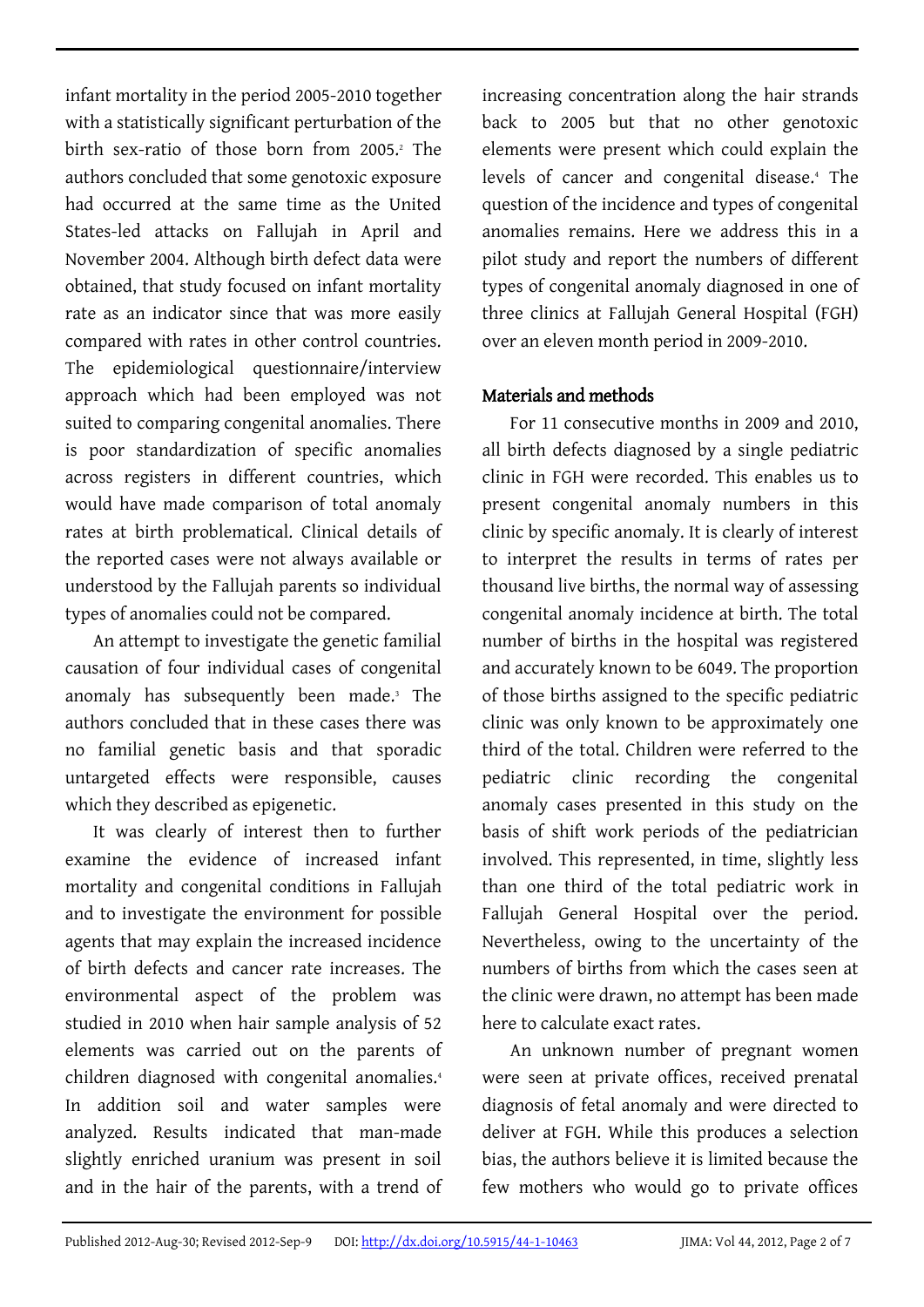would be directed to deliver at FGH, regardless of whether prenatal diagnosis of anomaly was made or not. In addition, prenatal diagnosis of congenital anomaly in the region served by FGH is limited by the poor quality of the equipment and shortages of trained personnel.

This was a prospective study. Details of all congenital anomalies diagnosed between November 1, 2009 and September 30, 2010 by pediatrician and first author Samira Alaani at Fallujah General Hospital were recorded. These were live born babies with congenital anomalies referred to the pediatric department from the delivery and operation room. There was no bias in the referrals as it was known that all clinics at the hospital saw birth problems on the basis of work periods only; therefore congenital anomaly cases were not more likely to be referred to this clinic due to any special pediatric expertise. The total registered births in the period consisted of 3208 males and 2841 females. Social data for the CA children obtained from the parents of the newborn included birth date, type of delivery, history of consanguinity (defined by first, second and third cousin marriages as reported by parents), previous family history of birth defects, stillbirths and abortions before and after 2004, age and occupation of both parents, history of maternal infection, gestational hypertension and diabetes, harmful or teratogenic drug use, exposure to ionizing radiation during pregnancy and address of the family.

#### Results

The numbers of cases of different types of congenital anomaly recorded in the pediatric clinic in Fallujah General Hospital from November 1, 2009 to September 30, 2010 are given in Table. There were 158 males and 129 females. Four newborns had ambiguous genitalia. The families of 156 affected babies were living inside Fallujah, 87 were from villages at the boundaries of Fallujah, and 42 were from Garmah, a town about 16 km northeast of Fallujah which had been exposed to numerous military operations. Consanguinity, (as defined by marrying first, second or third cousins), was present in 162 (56.8%). A positive family history of congenital anomaly developed before year 2003 was detected in 14 of the 291 cases. Seventeen cases had siblings affected with congenital malformations born after 2004 and had no previous family history. One of the anencephaly cases had a history of 3 previous successive premature deliveries with the same anomaly, all born after 2005. Thirty-three cases (11.6%) had multiple congenital anomalies involving 2 or more systems.

In this series there was also a twin delivery of a female and male, both having hydrocephaly with spina bifida and meningiocele (female) and posterior encephalocele (male) with absolutely negative prior family history for such anomalies, no maternal infection history and no X-ray radiation exposure during pregnancy. In addition, the mother reported using folic acid supplements for 6 months of her pregnancy.

Forty-four cases reported a history of previous spontaneous abortion, with only 7 before 2004. A history of stillbirth siblings was reported in 7 cases, all born after 2004. The median maternal age at delivery was 26.7 years. Forty-four of the 291 patients died. Forty were neonatal deaths, and the remaining four died within the first year of life.

There were 37 stillbirths in the delivery room during the study. The causes of the stillbirths are unknown. They are not included in the study.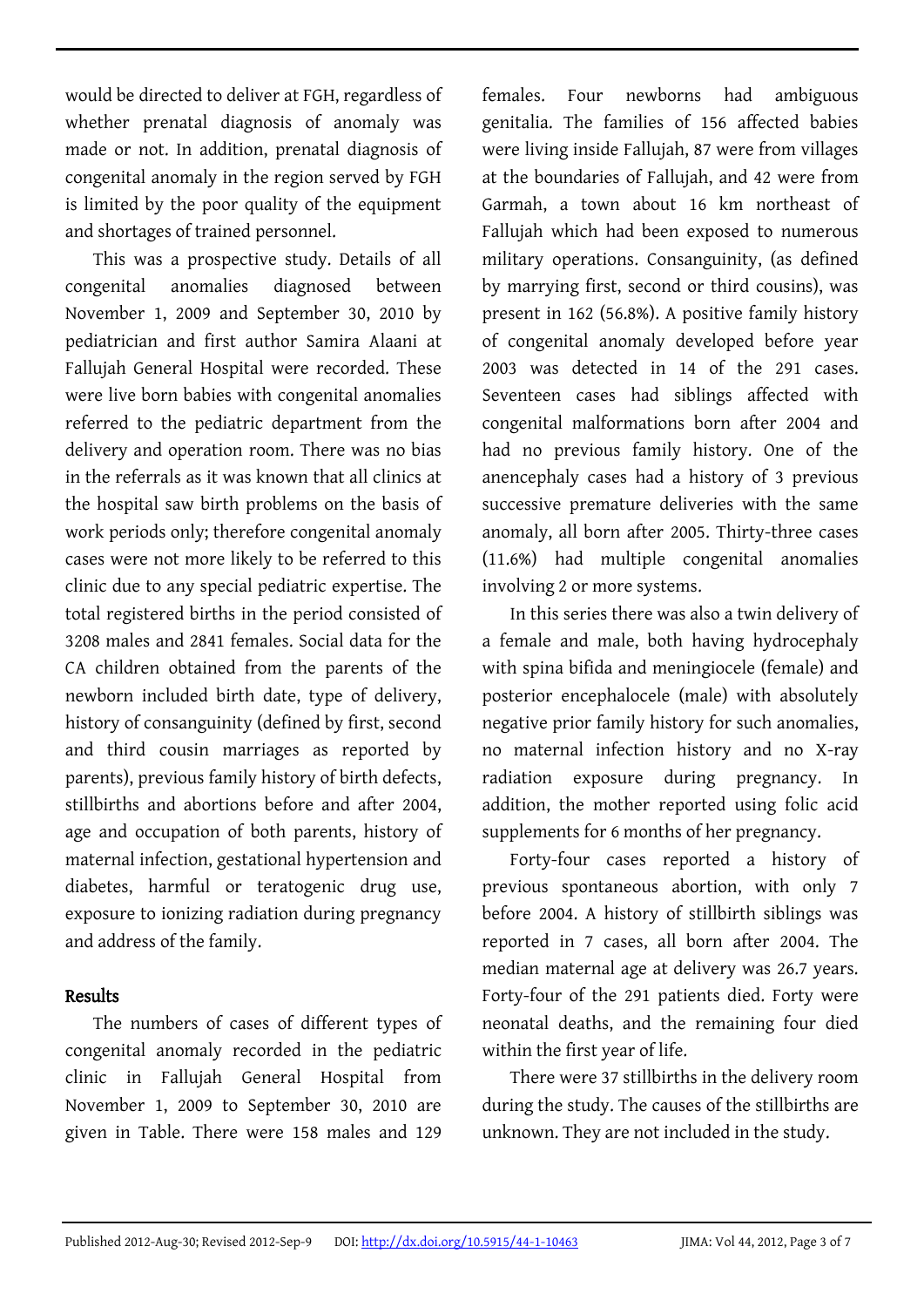Table. Number of Babies with Congenital Anomalies and Their Types in the Study Clinic in Fallujah General Hospital, November 1, 2009 to September 30, 2010.

|                                     | Number of      | Number of     |
|-------------------------------------|----------------|---------------|
|                                     | Anomalies      | <b>Babies</b> |
| All babies                          |                | 291           |
| Cardiovascular system               |                | 113           |
| Ventricular septal defect VSD       | 50             |               |
| Atrial Septal Defect ASD            | 47             |               |
| Tetrology of Fallot TOF             | 9              |               |
| Patent Ductus Arteriosus PDA        | 13             |               |
| Transposition of Great Arteries TGA | 10             |               |
| Mitral valve disease                | 3              |               |
| Single ventricle                    | $\overline{2}$ |               |
| Tricuspid atresia                   | $\mathbf{1}$   |               |
| Cardiomyopathy                      | $\mathbf{1}$   |               |
| Total                               | 136            |               |
| Central Nervous system              |                | 72            |
| Digestive system                    |                | 40            |
| Genitourinary                       |                | 9             |
| Ear, face and neck                  |                | 6             |
| Respiratory                         |                | 7             |
| Chromosomal and genetic syndromes   |                | 44            |
| Down                                | 30             |               |
| Albert                              | $\mathbf{1}$   |               |
| Pierre Robin                        | $\mathbf{1}$   |               |
| Holt Oram                           | $\mathbf{1}$   |               |
| Achondroplasia                      | $\mathbf{1}$   |               |
| Icthyosis                           | $\mathbf{1}$   |               |
| Epidermolysis bullosa               | $\overline{2}$ |               |
| Hirschprung disease                 | $\overline{2}$ |               |
| Thanatophoric displasia             | 5              |               |
| Total                               | 44             |               |

#### Discussion

Between April and December 2004, Fallujah was the site of two major battles. According to the experience of all pediatricians in Fallujah, there was a dramatic increase in the prevalence of congenital malformations after that period.

However, despite anecdotal evidence and widespread media reporting, no formal scientific study was undertaken until early 2010 when a survey epidemiological study was carried out.<sup>2</sup> The findings of this study were remarkable. There was a 4-fold excess of infant mortality in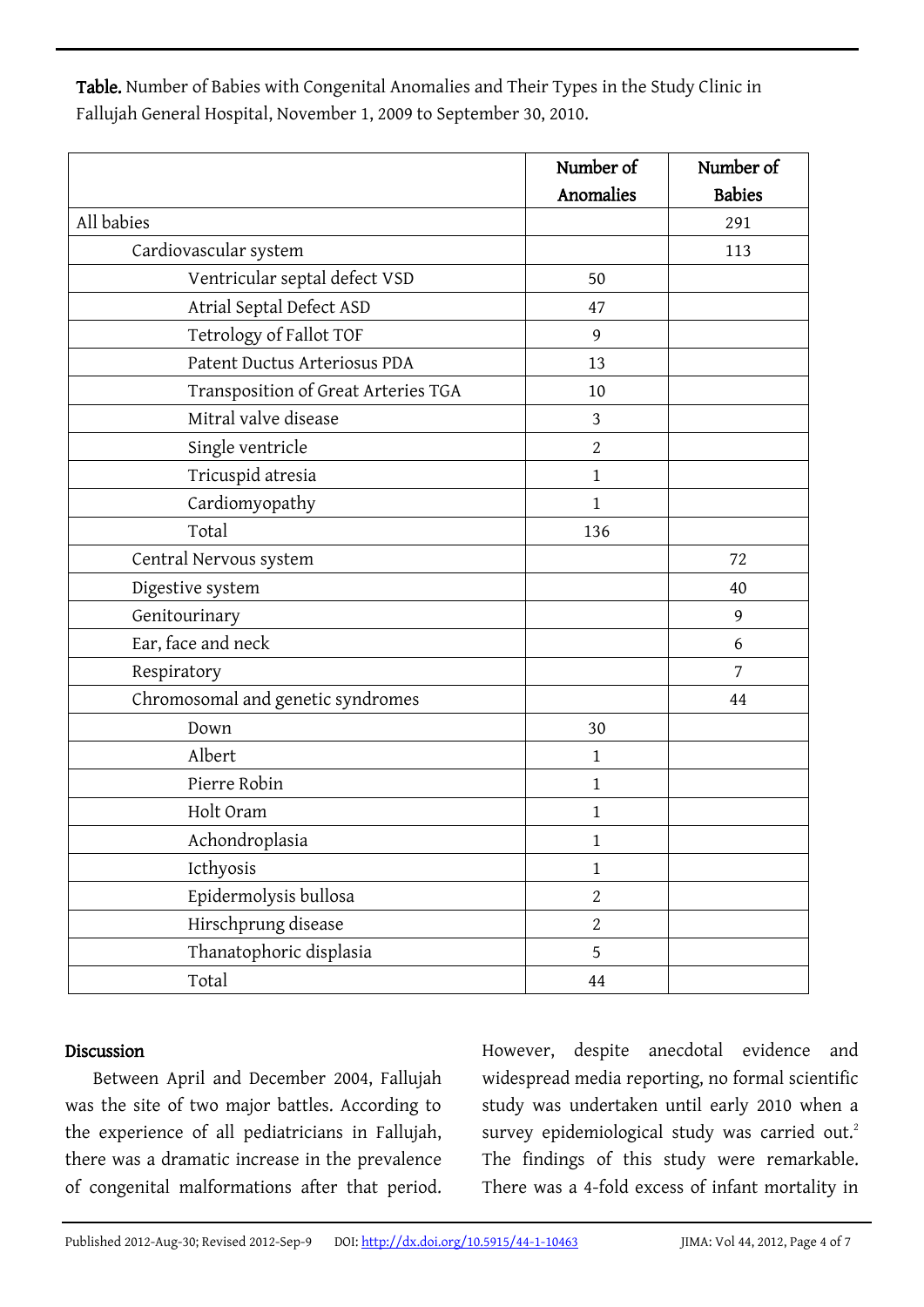the period 2005-2010. There was a significant perturbation of the sex-ratio resulting in fewer boys born, and there was a large increase in cancer rates. The sex ratio change, a wellaccepted indicator of genetic damage to a population, began in 2005 in the cohorts born after the attacks on the city in 2004. However, although all the findings were highly statistically significant, the epidemiological study suffered from various structural problems, and the number of individuals included was modest. In addition, congenital malformation prevalence rates were not reported owing to the fact that clinical data were not available. It was therefore of some importance to follow up with a more formal investigation of congenital anomalies. Results are presented here. They appear to support the conclusions of the epidemiological study.<sup>2</sup> The latter found an infant mortality rate of 80 per thousand live births over the period 2005-2010 which was believed to be driven by congenital anomalies. This is confirmed by the numbers of congenital anomalies recorded in the pediatric department of Fallujah General Hospital and presented here. Since the clinic sees approximately one third of the referrals from the delivery room and we know from the birth records that 6049 births occurred in the period, we can make a scoping and approximate assessment of the overall rates. Since there were 291 cases, the rate cannot be less than 48 per 1000 births even if no other cases were referred to any of the two other clinics at the hospital. Assuming that the clinic saw one third of the referrals from the delivery room, the rate would have been 144 per 1000 births. A rate of between 48 and 144 per 1000 births may be compared with Giza, Egypt  $(31.7)$ ,<sup>5</sup> Kuwait  $(12.5)$ <sup>6</sup> and the United Arab Emirates (7.9).<sup>7</sup>

Congenital anomalies are part of a spectrum of adverse pregnancy outcomes that may be

associated with exposure to environmental pollution.8,9 This spectrum also includes fetal death, including early spontaneous abortion, low birth weight associated with prematurity or intrauterine growth retardation, and neurodevelopmental and congenital heart and circulatory system effects that can only be detected in later infancy and childhood. Since the results reported here are for infants at or shortly after birth, later diagnosed congenital heart and circulatory system disorders can only add to the high apparent rates found. Environmental pollution can cause congenital anomalies through preconceptional mutagenic action (maternal or paternal) or postconceptional teratogenic action (maternal). Preconceptional mutagenic effects may include chromosomal anomalies and syndromes as a result of new mutations.<sup>8</sup> For example, Downs syndrome increases have been reported in studies of those exposed to ionizing radiation<sup>10,11</sup> and Chernobyl fallout<sup>12,13</sup> although there is some uncertainty14-6 about overall effects in Europe. Postconceptional action depends on the precise timing of exposure. In embryonic and fetal development, each normal developmental process occurs during a specific period of a few days or weeks, and it is during this 'sensitive period' that exposure to a teratogenic agent may lead to an anomaly. A particular chemical may cause a congenital anomaly after exposure in, say, the sixth week of development, but exposure during the previous or succeeding week may have no effect or an anatomically distinct effect.<sup>8</sup> Where a child has more than one anomaly ('multiply malformed'), this may be because exposure has covered a number of sensitive periods for different congenital anomalies or because exposure at one developmental stage has a number of different effects on organogenesis. Increased prevalence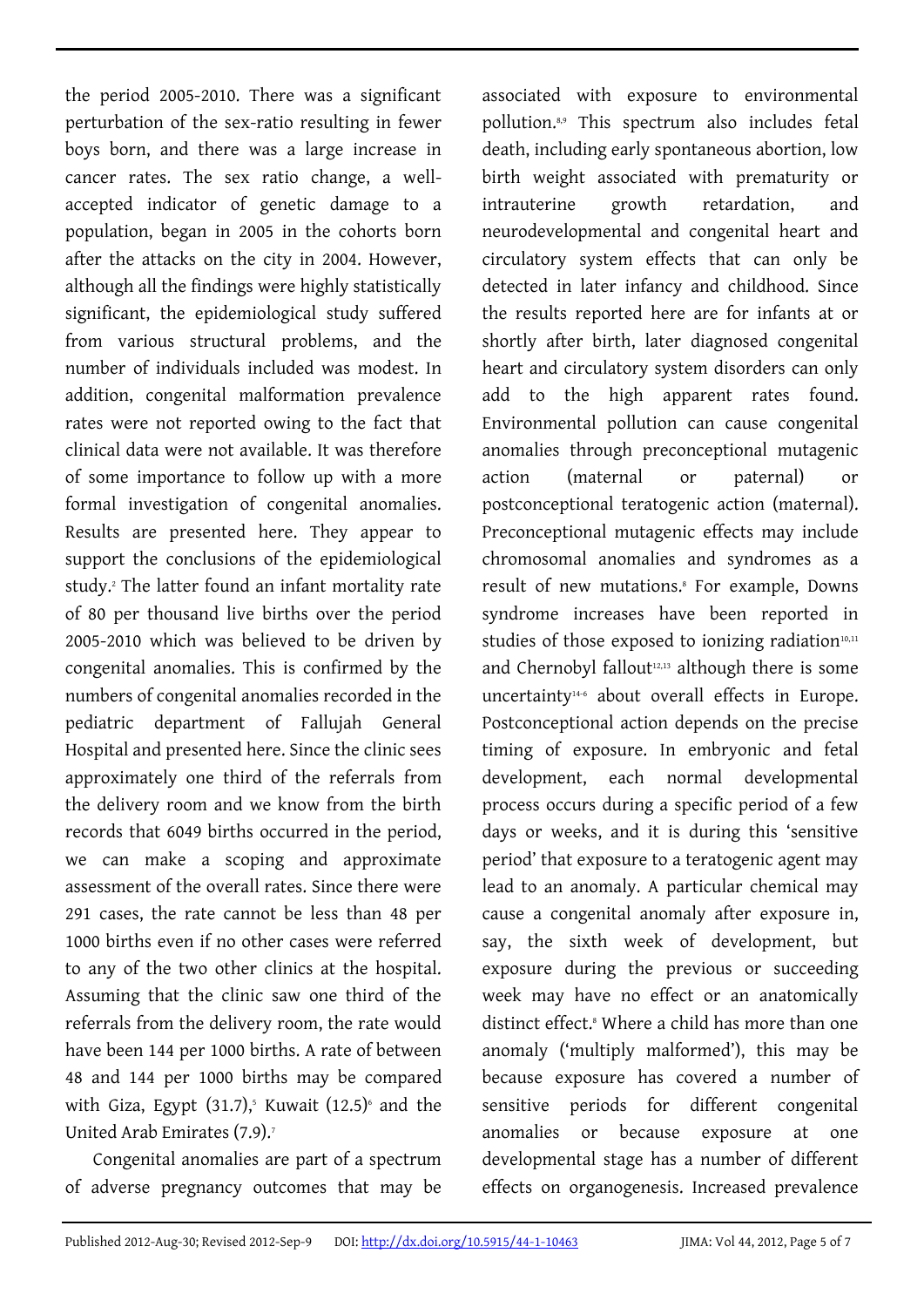of congenital anomalies is associated with proximity to hazardous chemicals.<sup>8,9</sup>

The findings of our epidemiological survey showed very high levels of cancer. For children 0-14 the Relative Risk (using Egypt as a control) was 14. For all leukemias, age 0-34 years the Relative Risk was 38.<sup>2</sup> These large effects might provide a valuable clue for cancer researchers in that it may lead them to identifying a major cause of childhood and adult cancer. The genetic basis of cancer is now universally agreed, and the genotoxic stress in Fallujah which led to the high cancer rates and sex ratio changes in the epidemiology study are supported here by the changes in the levels of congenital anomaly. These high levels of birth defects have, of course, been the subject of many media stories, as have the increases of cancer in Iraq. But we can now say that these anecdotal reports seem backed by evidence provided by this pilot study.

The analysis of hair and environmental samples reported elsewhere<sup>4</sup> already show that one possible cause of these effects is exposure to the effects of or fallout from some weapon which either uses or produces slightly enriched uranium. This issue will not be discussed further here. The purpose of the present pilot study was to ask if there are high levels of congenital anomalies in Fallujah and to see if it were worth taking the matter further with a more formal study.

#### Conclusions

The evidence of high congenital anomaly birth rates from this pilot study of one of three clinics at Fallujah General Hospital supports the contention that some serious mutagenic exposure has affected and still affects the population of the town in 2010. Following this initial pilot study, further formal epidemiological investigations are planned.

### Acknowledgements and conflict of interest

None of us has any conflict of interest. We are grateful to the Children's Health Foundation London for assistance towards the cost of analytical measurements and the International Foundation for Research on Radioactivity Risk, Stockholm for assistance towards equipment costs.

## References

1. The Glorious Quran, Chapter 9, Verse 78.

2. Busby C, Hamdan M, Ariabi E. Cancer, infant mortality and birth sex-ratio in Fallujah, Iraq 2005-2009. Int J Environ Res Public Health. 2010;7:2828-37. <http://doi.org/ck8j8z>

3. Alaani S, Savabieasfahani M, Tafash M et al. Four polygamous families with congenital birth defects from Fallujah Iraq. Int J Environ Res Public Health. 2011:8:89-96. <http://dx.doi.org/10.3390/ijerph8010089>

4. Alaani S, Tafash M, Busby C, et al. Uranium and other contaminants in hair from the parents of children with congenital anomalies in Fallujah, Iraq. Confl Health. 2011;5:15. <http://dx.doi.org/10.1186/1752-1505-5-15>

5. Temtamy SA, Abdel Meguid N, Mazen I, et al. A genetic epidemiological study of malformations at birth in Egypt. Eastern Mediterranean Health Journal. 1998;4:252-9. <http://bit.ly/PAuRed>

6. Madi SA, Al-Naggar RL, Al-Awadi SA, et al. Profile of major congenital malformations in neonates in Al-Jahra region of Kuwait. Eastern Mediterranean Health Journal. 2005; 11: 700-6. [PMID: 16700386](http://www.pubmed.gov/16700386) <http://bit.ly/O6rZXE>

7. al-Gazali LI, Dawodu AH, Sabarinathan K, et al. The profile of major congenital abnormalities in the United Arab Emirates (UAE) population. J Med Genet. 1995; 32: 7-13. <http://dx.doi.org/10.1136/jmg.32.1.7>

8. Busby A. Hazardous waste and congenital anomalies. In: Wilkinson P, editor.